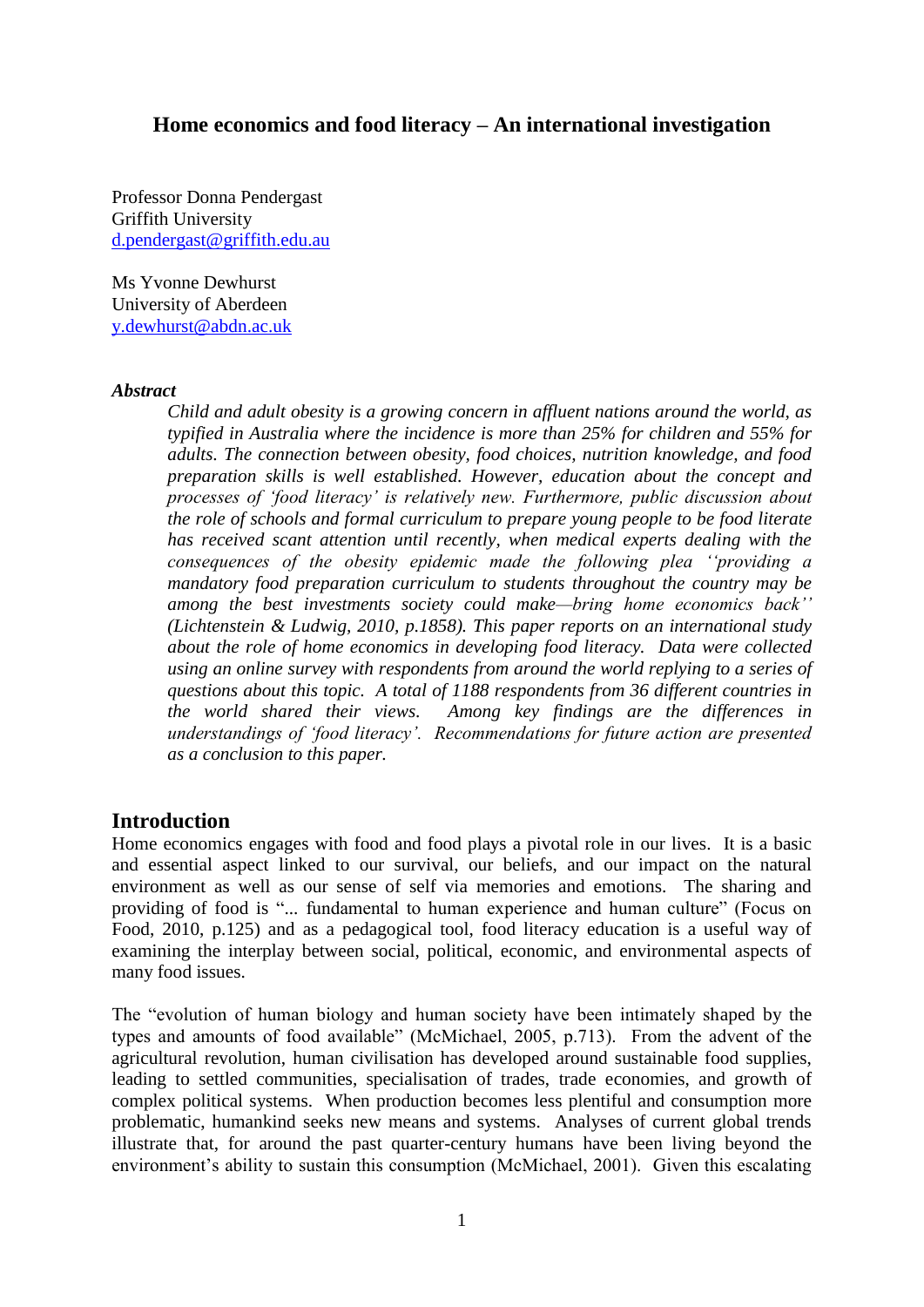impact of humankind, alongside scientific and technological developments in food production, increasing consumer expectations, a rising global population and malnutrition especially excesses of particular nutrients, a diverse range of strategies and solutions need to be dealt with. Furthermore, Sen (1981) discusses economic and social inequities resulting in global disparities about food access. Social fracas and discontent create global tensions. Hunger, is both a social justice and a sustainability issue. According to the World Food Programme (2009), around 66 million children in developing countries attend school hungry daily. The United States (US) Department of Agriculture's latest food security report (Nord, Andrews & Carlson, 2009) estimates that because of inadequate finances or other resources, nearly 15% of US households' had limited access to food at some time during the year. This food insecurity is the highest since statistics were first collected in 1995 (Weaver-Hightower, 2011).

Young people need to be positioned (in terms of skills and knowledge) and 'dispositioned' (in terms of values and attitudes) to cope with change, complexity and insecurity in such food contexts. As confident consumers they will require knowledge and skills to make healthy and appropriate food choices and as responsible, critical citizens they must underpin this with an understanding of the interdependence of all living things and a global perspective including sustainability and social justice, to come to a deeper understanding of the complex environmental and social components of food in our lives. These inter-relationships have become obscured as our methods of food production and consumption have changed (Hubert, Frank & Igo, 2000; Goodman & DuPuis, 2002). Such ethical engagement and emancipative action (Brown & Paolucci, 1979) will ensure that our young people are effective contributors in the  $21<sup>st</sup>$  century.

# **Literature Review**

#### **Food in the curriculum**

There is no question that "one of the closest relationships between us and our environment is our daily need to consume food" (Stinson, 2010, p.10). Food and health should not be seen as subservient to or the servant of traditional academic subjects. Food education is often disregarded or viewed as less weighty than other subject disciplines as academia's dualism of mind over body has cultivated "disdain for something as mundane, corporeal, even 'animalistic' as eating" (Belasco, 2008, p.2). Furthermore, the tendency is to privilege curricula which concentrate on the public sphere of men while the private, domestic sphere which has historically been associated with women becomes subsidiary. Food preparation and cooking skills and knowledge of food and nutrition and its related themes is consequently devalued, even trivialised, with stereotyped gender roles playing a part in the dynamic.

Feeding the family and cooking remains a highly gendered practice (Murcott, 2001; Walter, 2009; Prior et al., 2011). Debate about the state of cooking has increased in recent years with many arguing that it is being revised, routinised, deskilled and devalued, and in decline (Short, 2003). However, rather than being in decline, Frances Short's interpretation suggests that cooking skills are constant and unchanging and she reveals a complexity to cooking skills and knowledge "… as incorporating more than just practical, technical ability" (p.17) incorporating sophisticated abstract, conceptual and perceptual skills and understandings, as well as organisational skills and academic knowledge for example. She emphasised the importance of circumstances when preparing and cooking food – the contextual nature and linked to lifestyle.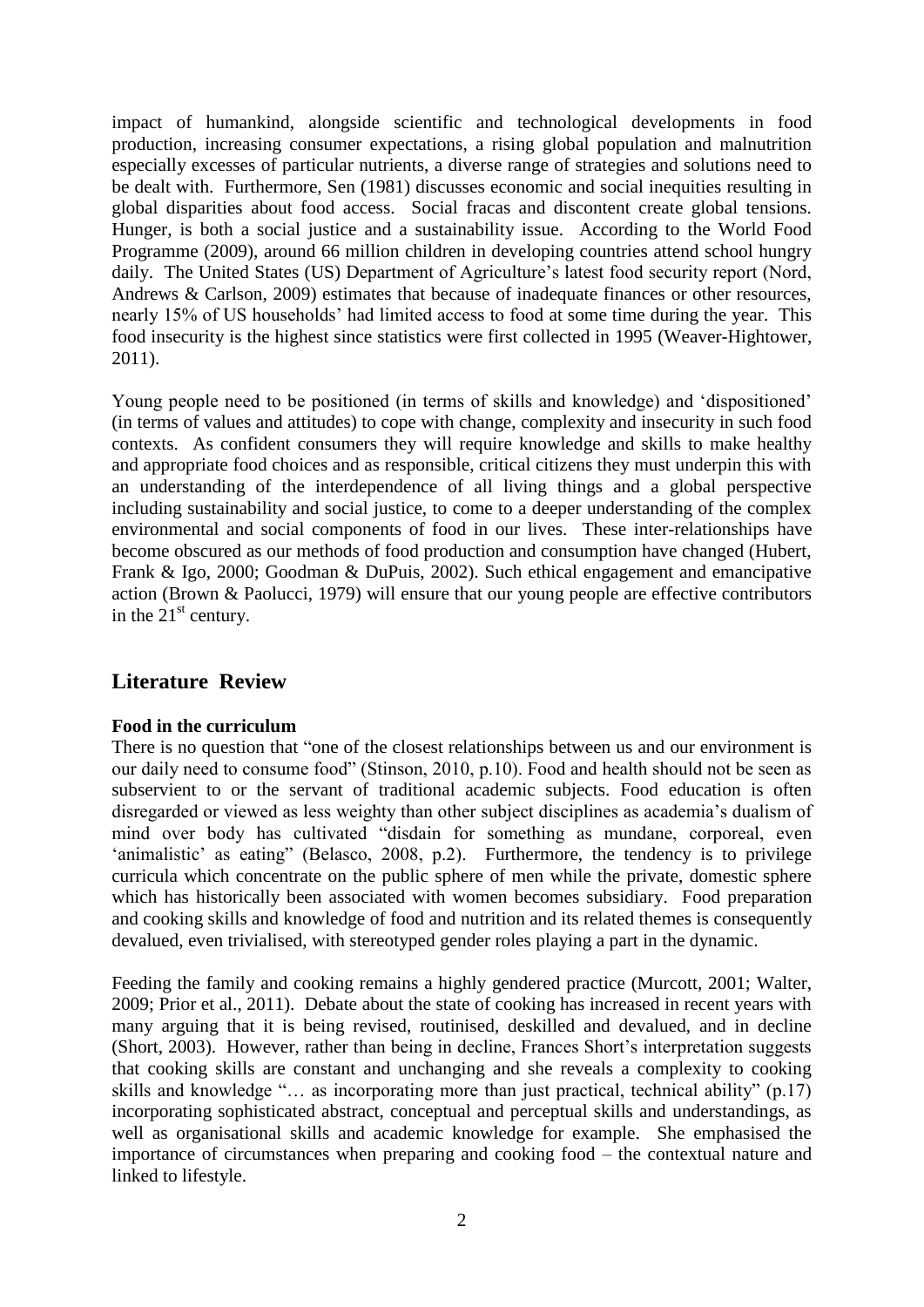In discussing food in the curriculum, it is necessary to look beyond cooking skills to provide a fuller contextual view. Scientific and technological developments in food production and preparation have reformulated food to the extent that in developed countries, consumers require spending less time and thought in food preparation and cooking (Vileisis, 2008). The trend for spending less time cooking by purchasing more processed food is well documented. For example, in their study of time use in France, the United Kingdom, U.S., Norway, and Holland, Warde et al. (2007) found a decline in the amount of time spent cooking in all countries and a decline in the amount of time spent eating in all but France between the 1970s and the late 1990s. Consumers are also more distanced from the growing, killing, fortification, processing and promotion of food. It is unsurprising therefore that many young people know little about the sources of food and consider cooking to be "having to mix stuff" (Moisio et al., 2004, p. 373). Thus considerable change in supply, distribution and consumption of food, as well as contradictory food and diet recommendations, food scandals and in certain parts of the world, abundance of food; puts increasing pressure on consumers to make informed decisions, indeed to make decisions.

Education has been an essential component of action to promote health and to improve life quality. Home economics was introduced to the curriculum during the industrial revolution as a means to improve societal conditions such as poor diets and living conditions illustrating then as now a close association between home economics and health (Geen, Jenkins & Daniels, 1998; Pendergast, Garvis & Kanasa, 2011). Historically it was also related to the domestic positioning of females in wife, mother and domestic worker modes (Petrina, 1998; Pendergast, 2001).

Contemporary home economics, while continuing to incorporate health, now employs a wider lens, as outlined in the International Federation of *Home Economics Position Paper Home Economics for the 21st Century* (2008, p.2):

... embrace multiple disciplines, synthesising these through interdisciplinary and transdisciplinary inquiry. This disciplinary diversity coupled with the aim of achieving optimal and sustainable living means that home economics has the potential to be influential …by intervening and transforming political, social, cultural, ecological, economic and technological systems.

The food and health emphasis remains in home economics curricula (Pendergast & Dewhurst, 2007) and several studies (Fordyce-Voorham, 2009) and projects have examined or are examining key elements of food and health programmes (cf Pendergast, Garvis & Kanasa, 2011). Some are engaging food experts and young people, for acknowledging these voices and perspectives creates conditions for the development of interpersonal, intercultural, social and civic competence, leading to personal empowerment and is a characteristic of successful health interventions (Arblaster et al., 1996).

Currently a two year project, with five pilot projects across Europe is constructing a food framework to comprise a set of competences for young people aged 5-16 years, relating to diet (food and drink), active lifestyles and energy balance (European Food Framework, 2011). The framework will provide a consistent, up-to-date and accurate (evidence based) consensus, supporting all involved in food education.

A recent independent scientific enquiry in the UK to tackle obesity (Butland et al., 2007) identified the development of cooking skills to be an important strategy in reducing the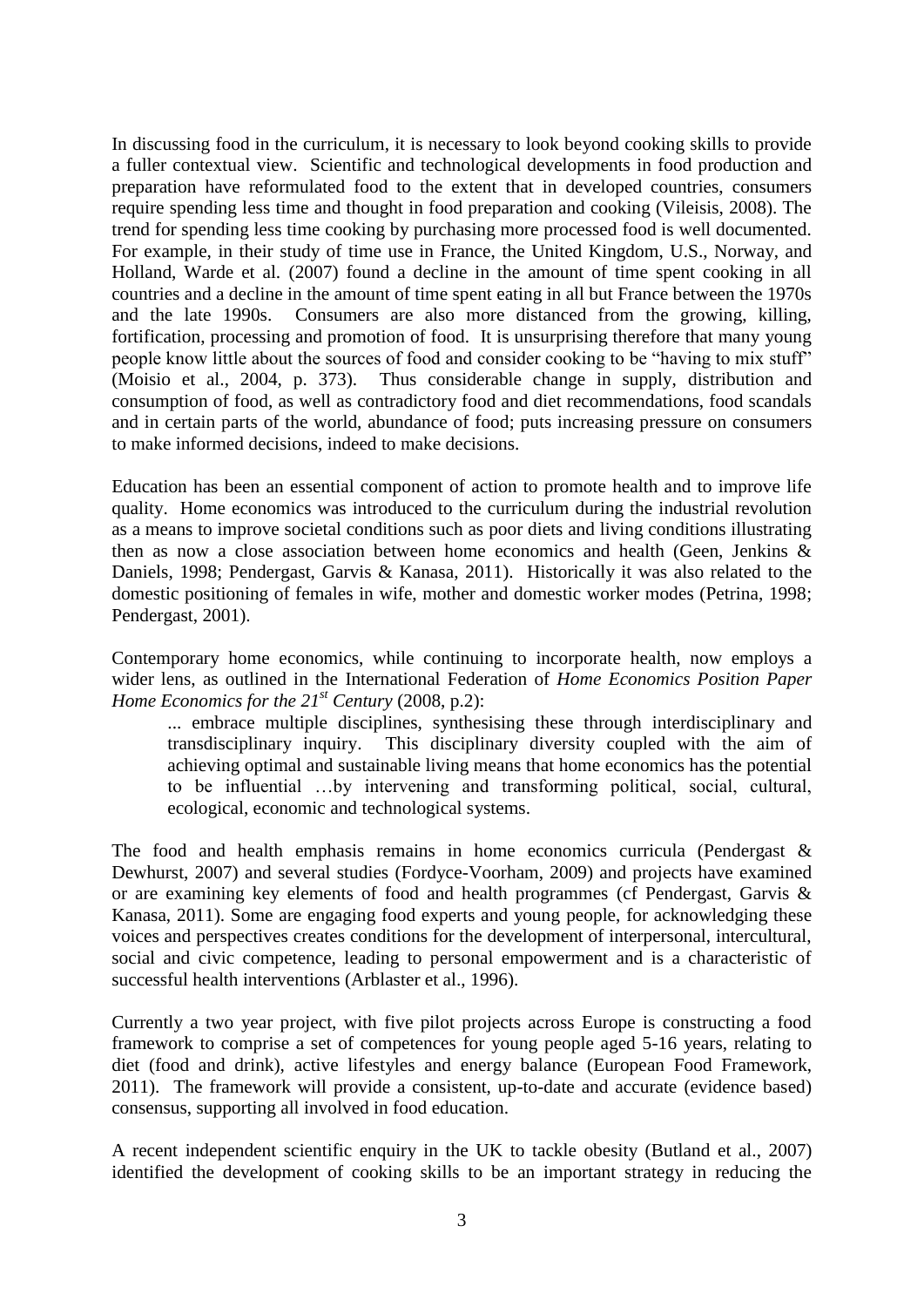demand for convenience foods which can contribute towards obesity. As health professionals working in schools with expertise in food and nutrition, home economics teachers play a significant role in food and nutrition as aspects of health education. With increasing recognition of the environmental impact of food, World Wildlife Fund-UK has just published its Livewell report (2011), which aims to reduce the environmental and social impacts of food consumption to move away from unsustainable food choices, towards sustainable ones that support global agriculture and biodiversity as well as health. It suggests extending the traditional focus on nutrient recommendations for health to include wider issues of sustainability.

Currently "[T]he public health concerns connected to the obesity epidemic have proven to be the catalyst for revisiting the role of formal food-related skills in the curriculum" (Pendergast, Garvis & Kanasa, 2011, p. 417) and for renewed attention by researchers (Lichtenstein  $\&$ Ludwig, 2010; Weaver- Hightower, 2011, Butland et al., 2007)).

### **Obesity and Health**

This research has been conducted at a time of continuing great concern about the levels of obesity and its negative physical, psychological and social impacts (UNICEF, 2000; Zaninotto et al., 2006) as well as economic and cultural consequences (Wanless, 2002). There are well-documented links between obesity and cardiovascular disease, diabetes, osteoarthritis, cancer, dermatological and rheumatic diseases, asthma and other respiratory diseases (World Health Organisation, 2000) thus the improvement of young people's health is a key aim of international policies (UNICEF, 2000; World Health Organisation, 1995; Youth Forum Jeunesse, 2008). Within the school context, the importance of a health promoting environment is emphasised which stipulates that mental emotional, social and physical wellbeing is essential for successful learning and living (International Union for Health Promotion and Education, 2005).

In a systematic review of research to explore the relationship between obesity and educational attainment (Caird et al., 2011) findings suggest a weak relationship between obesity and lower levels of attainment among children and young people. In addition, almost half of the twenty-nine studies reviewed found other relational factors such as socioeconomic status. One of the most noticeable ways in which obesity affects the lives of children and young people is in their social relationships with related problems such as bullying, anxiety disorders, low self esteem and stigmatisation (p. 24). Further strong evidence supports an association between obesity and poor mental health in teenagers and adults (Gatineau & Dent, 2011). Impacting on all four dimensions (physical, mental, emotional and social) of wellbeing and on learning (be it relatively low), the need to reduce childhood obesity is a critical health problem and further heightened by the increasing prevalence of adult obesity in both developed and developing countries (Popkin & Doak, 1998). Some predict that if the current childhood obesity continues, this generation could face shorter life expectancy than their parents (Lee et al., 2010). Data from England (2007) indicate that over one in six boys aged 11-15 (17.6%), and nearly one in five girls aged 11-15 (19.0%) would be classed as obese (Health and Social Care Information Centre, 2009). Data from a Scottish Health Survey provided estimates for girls and boys aged 12–15 in 2008. The survey found that 19.1% and 15.8% of boys and girls respectively would have been classified as obese (Corbett et al., 2009). Overall, the position that is agreed is that "... this epidemic ... is unlikely to come to a natural end, i.e. without intervention" (Butland et al., 2007, p.17).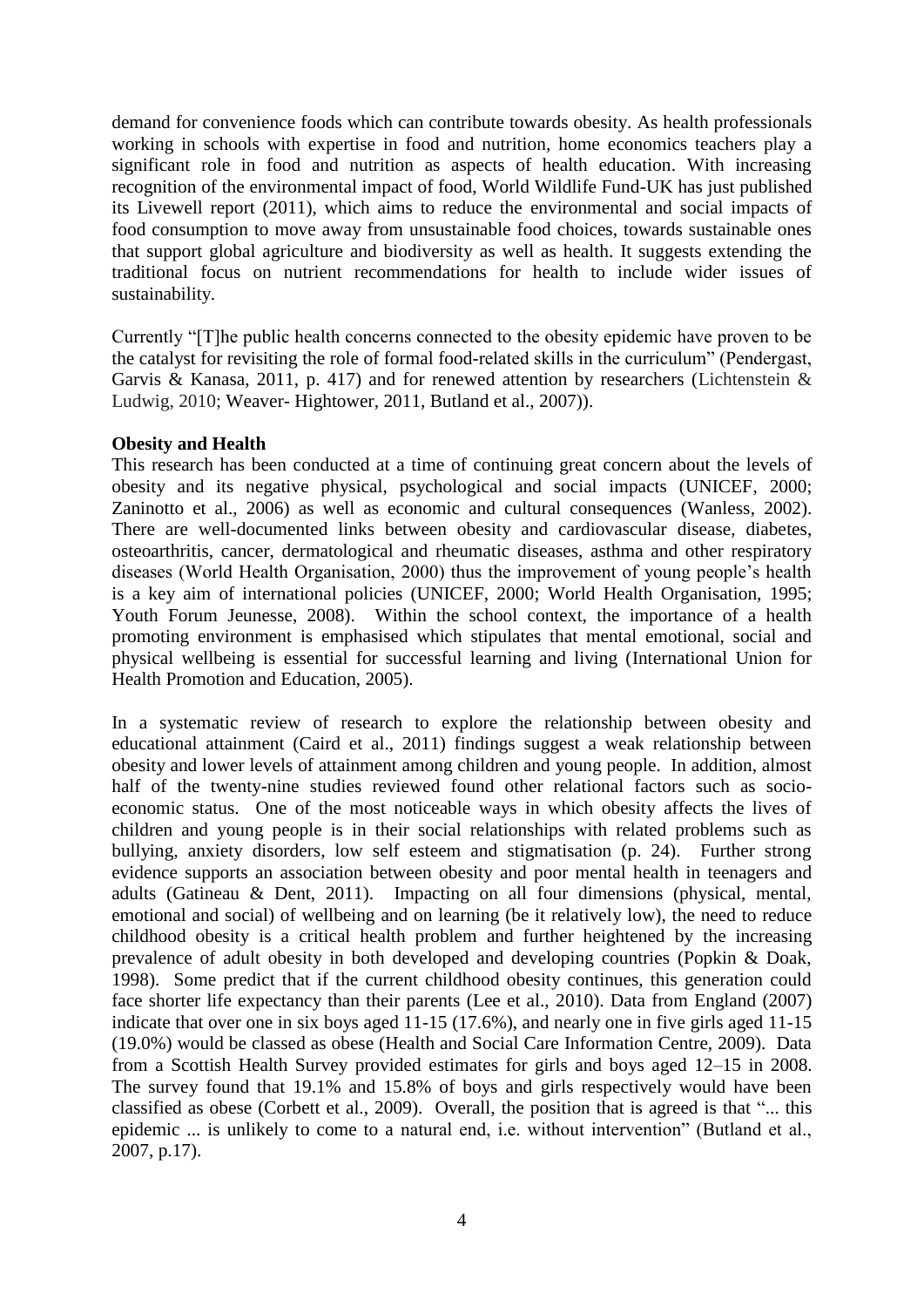In a recent paper related to obesity Lichtenstein & Ludwig (2010) suggest that "…girls and boys should be taught the basic principles they will need to feed themselves and their families within the current food environment: a version of hunting and gathering for the 21st century" p. 1857. McMichael (2001) too argues that to facilitate a better understanding of the interrelationships between health on human and environmental levels requires education to focus on food literacy suggesting it can respond to the great challenges of the twenty-first century. It would certainly be visionary if education communities made every effort to achieve a step change in relation to food literacy education by making it compulsory or by an initiative such as that recently introduced by one government body (The Scottish Government, 2011). An expert group (half of whom were practicing Home Economics teachers) were tasked with advising its educational community and its stakeholders what transformational change in the teaching and learning of food and health should look like, identify the key components and offer advice on how these could be incorporated into practice. This literature review will now turn to exploring the concept of literacy and of food literacy specifically.

### **Literacy**

Debate abounds about the types and definitions of literacy and how they can be utilized in everyday life to develop understand and apply particular fields of study. The United Nations Educational, Scientific and Cultural Organization (UNESCO) defines literacy as the

... ability to identify, understand, interpret, create, communicate, compute and use printed and written materials associated with varying contexts. Literacy involves a continuum of learning in enabling individuals to achieve their goals, to develop their knowledge and potential, and to participate fully in their community and wider society (UNESCO, 2003, p.13).

Smith (2009, p.55) suggests that "[G]eneral literacy has broadened to include negotiating, critical thinking and decision-making skills". Orr (1992) offered the term ecological literacy to suggest an ability to understand the inter-relationship between people, societies and natural systems and in 2008 Capra argued that "*the survival of humanity will depend on our ecological literacy*" (italics in original, p. 244). Food is one of many important ways in which we relate to the rest of an ecological system and the challenge for  $21<sup>st</sup>$  century living is to integrate health of the biosphere and human health. Since healthy food choice is one key element of health, the multidisciplinary field of health literacy must also be factored into this inter-relationship. Health literacy as a social determinant of health offers many opportunities to reduce inequities in health (Nutbeam, 2000). The wide range of skills and competencies that people develop over their lifetimes use health information to make informed choices, reduce health risks, and increase quality of life (Zarcadoolas, Pleasant, & Greer, 2006: Rootman & Wharf-Higgins, 2007).

Examining the concept of health literacy, Nutbeam (2000) identified three progressive levels of health literacy: basic/functional, communicative/interactive and critical. Functional health literacy is the use of basic literacy skills to function successfully in everyday situations, while interactive health literacy expands these handling information skills with social and personal skills applied to new and more complex situations. Critical health literacy as its name suggests, is the development of further cognitive skills for critical analysis, thus leading to self-efficacy and empowerment towards individual and collective actions. These aspects usefully classify health literacy in terms of what it enables individuals to do (Freebody & Luke, 1990) and how it can improve capacity for social action. Literacy is thus an enabler and a capacity. In relation to school learning, St. Leger (2001) usefully provides an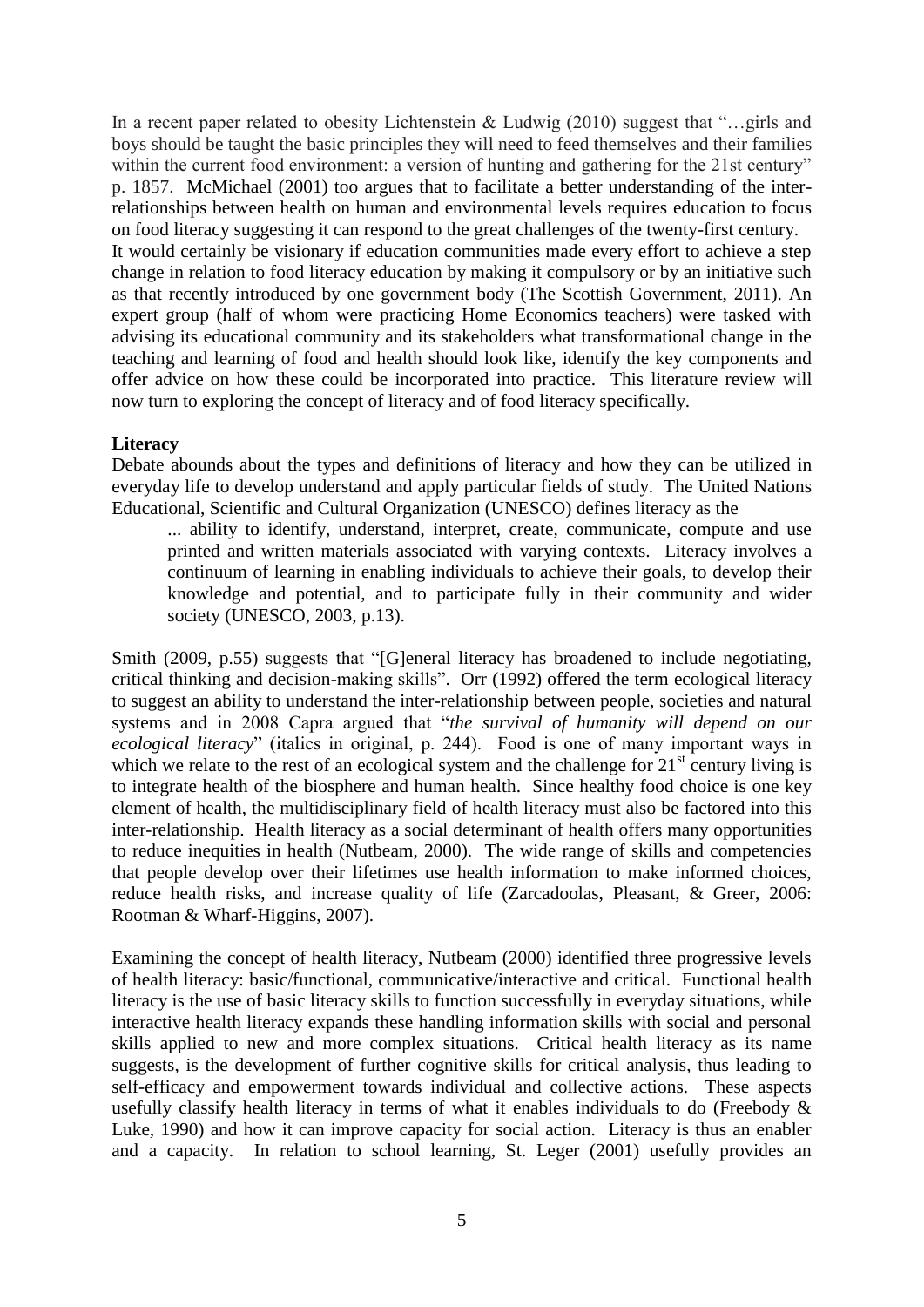expansion of the three progressive levels of health literacy (identified above) where food is a major component.

Acknowledging its interactive and critical aspect the World Health Organisation define health literacy as "…the cognitive and social skills which determine the motivation and ability of individuals to gain access to, understand and use information in ways which promote and maintain good health. Health Literacy means more than being able to read pamphlets and successfully make appointments. By improving people's access to health information and their capacity to use it effectively, health literacy is critical to empowerment" (World Health Organisation, 2009). Advancing the notion of empowerment and capacity for an enhanced systems-based understanding of food preparation, production and behaviours, nutrition and the environment, Wilkins (2005) uses the term "food citizenship" describing it as "the practice of engaging in food-related behaviours that support, rather than threaten, the development of a democratic, socially and economically just, and environmentally sustainable food system" (p. 269). The conscious food consumer is also identified in a European project. It defines food literacy as a personal core competence and "…ability to organise one's everyday nutrition in a self-determined, responsible and enjoyable way" **(**Schnogl et al., 2006, p. 1) thus acknowledging the dimensions of citizenship, sustainability, self efficacy, politics, ethics and human health. Together, these can positively influence future food security, health and well-being, and survival (McMichael, 2005).

In Australia in 2011 a national study of Australian food experts that explored the question – *What is food literacy and does it influence what we eat?* Conducted by Vidgen and Gallegos (2011, p.ii) using the Delphi method, the following definition was found to be the most acceptable definition:

[T]he relative ability to basically understand the nature of food and how it is important to you, and how able you are to gain information about food, process it, analyse it, and act upon it.

#### **Home Economics and Food Literacy**

Home economics has been confidently and knowledgeably dealing with health literacy and in particular the food literacy component for many years, helping to give young people the means to develop and define their future and is therefore well positioned to deal with what has become one of today's principal, yet neglected education problems. Inclusive of social justice, the concept and processes of food literacy is a way of bringing together interconnecting elements such as food skills, food culture and global food systems, health related behaviours and environmental sustainability.

In supporting young people's learning with opportunities to become literate about food in a nutritional, environmental and socio-cultural sense, it can be argued that "[H]ome economics is situated at the crux of the solution" (Caraher, 2009, p. 6). Hands-on work with food is an excellent basis for young people to develop food preparation and cooking skills and resourcing food literacy lessons to encourage healthy lifestyles should be seen as an investment in children's futures. It is in the home economics lab that health, nutrition, diet, sustainability, animal welfare and consumer issues become sharply relevant. It must be recognised that food preparation and cooking encourages excellence, develops transferable skills such as co-ordination and psycho-motor skills, organisation and management skills, and interpretative/analytical skills and can provide a myriad of opportunities for young people to gain a sense of achievement, a personal pride in workmanship, global cultural awareness and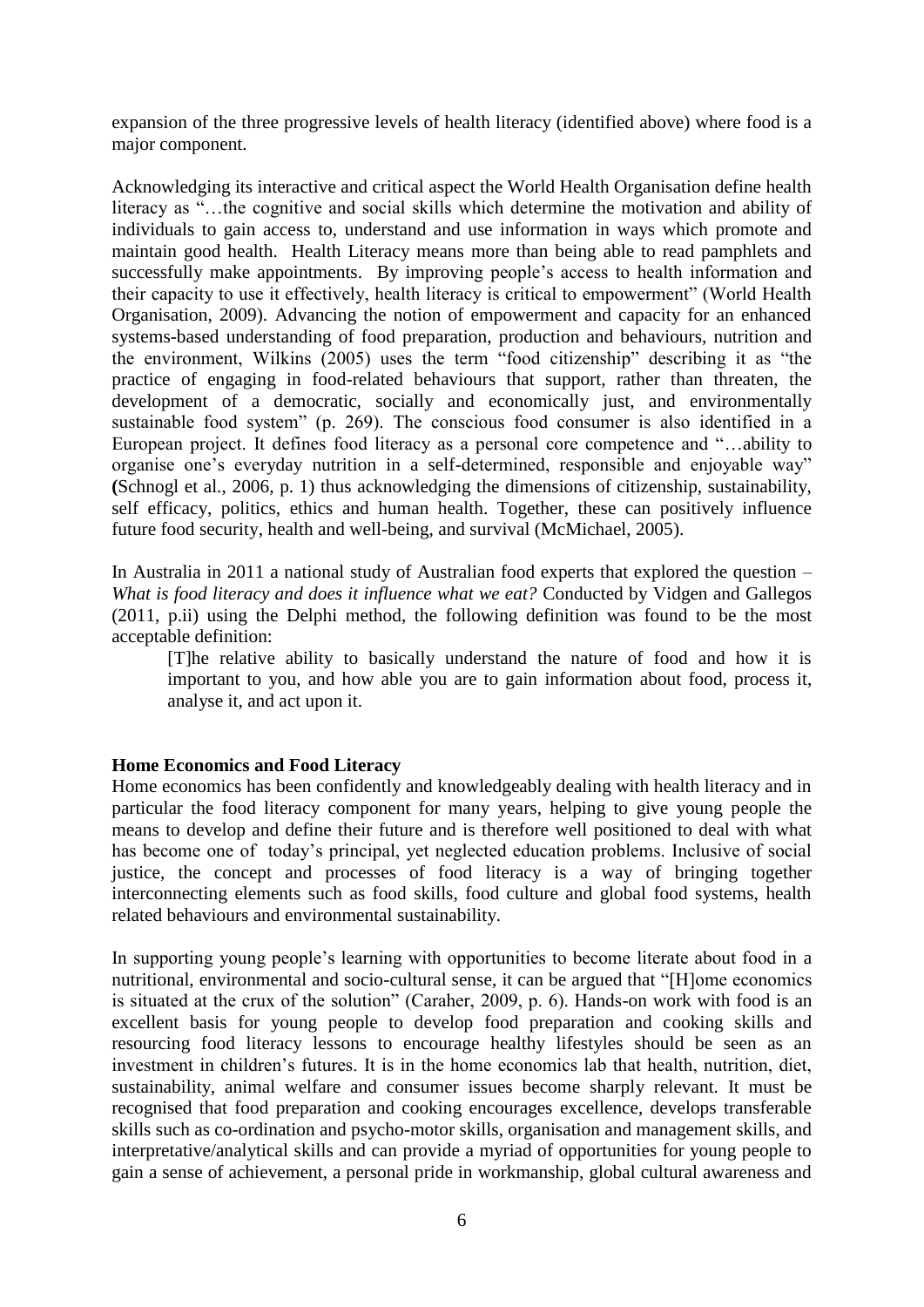an aesthetic sensibility. The capabilities to understand food and to create good, healthy food are life skills for independent living.

## **Methodology**

An online survey was developed and administered using viral techniques. The purpose of the study was to:

- provide insights into the definition of food literacy
- seek opinions relating to the age at which food literacy should be included in the curriculum
- explore who has responsibility for the teaching of food literacy
- provide opinions about components of the food literacy curriculum
- suggest future directions for food literacy education

### *Instrument*

The instrument comprised of 9 questions, two of which were demographic (country and years as a professional home economics teacher). Questions typically had closed responses with the opportunity to add additional comments.

## *Administration*

The survey was piloted and designed for online completion only using Surveymonkey. Surveymonkey is an online survey site that allows 17 formats for asking questions (multiple choice, true false, open-ended, etc). An email with a link to the online survey was sent to members of several home economics professional associations including the International Federation for Home Economics and Home Economics Victoria. In addition, listservers of home economists were approached and individuals were invited to distribute the survey to others. In this way the survey administration is described as being 'viral'. The survey was administered over a 3 week period in mid 2011. No follow up procedures were used.

## *Respondents*

Because viral techniques were used to distribute the survey, it is impossible to determine a response rate. The total valid responses to the online survey was 1188.

#### *Data and data analysis*

Surveymonkey was used to generate frequencies for each question and data was exported into SPSS for more complex analysis.

# **Findings**

## *Demographics*

There were 1188 respondents from 36 different countries in the world. Twenty-three respondents failed to identify their country. Between them, four countries accounted for 92% of respondents: United States with 651 (55%); Australia 176 (15%); United Kingdom 127 (11%); and Canada 125 (11%). Other countries with 5 or more respondents include: Ireland (16), Malta (9), Norway (5) and Sweden (11). What was very exciting about the respondents was the number of countries in which respondents resided. For the purposes of this paper, overall findings will be presented with a focus on the four largest respondent groups also presented. A separate analysis will focus on responses according to the 5 geographical regions of IFHE in another paper.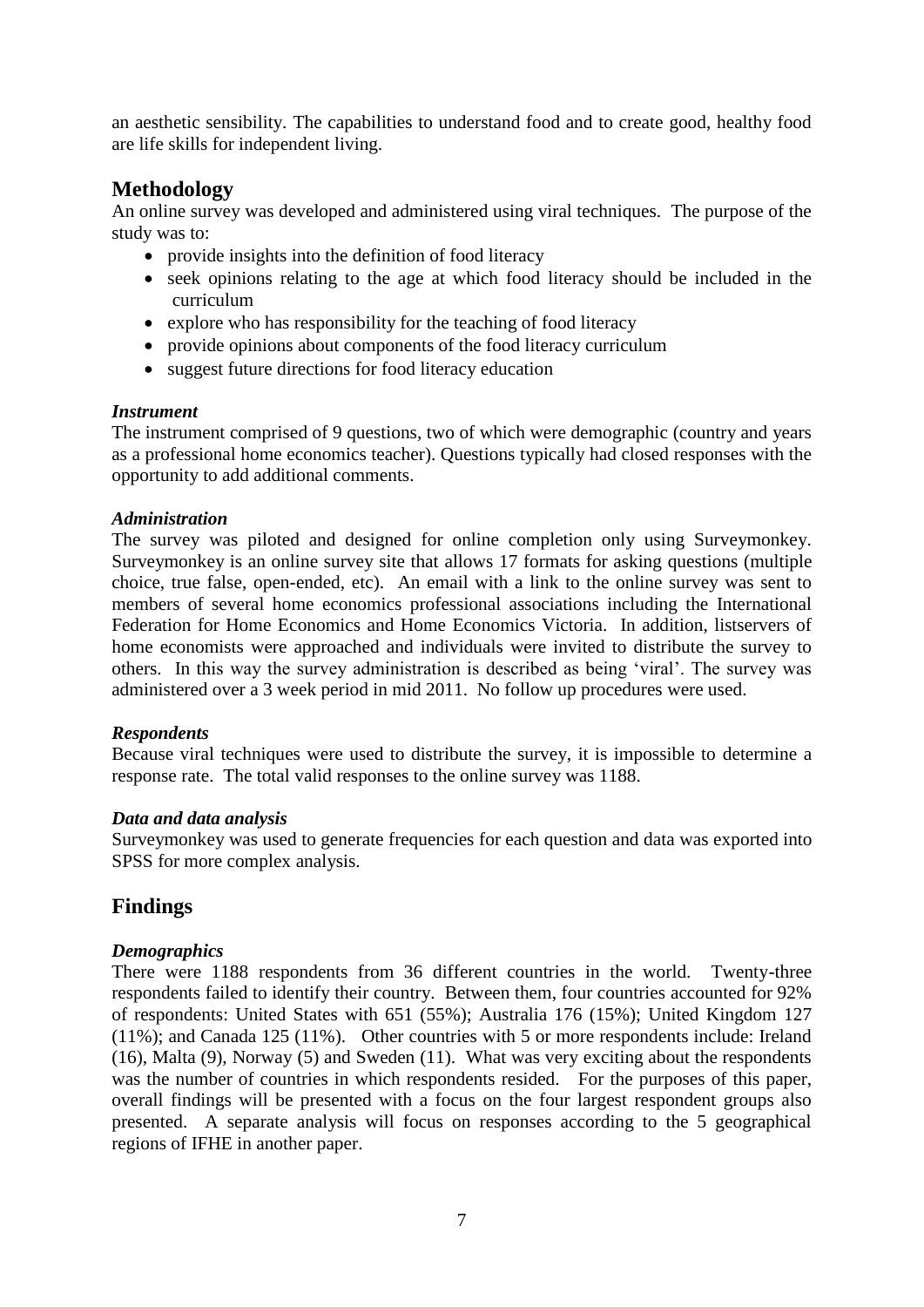Along with the country of origin, the length of time as a teacher of home economics was the only other demographic information sought from respondents. Figure 1 provides a visual representation of the proportion of respondents from each of the four countries according to the number of years of teaching experience. Across the four countries, there is a strong trend towards respondents having over 20 years of experience, with 50% the average across the four countries. On average across the countries there were less than 20% of respondents with 5 years or less teaching experience, including a small number of student teachers in each country.



*Figure 1. Respondent years of teaching experience as a proportion of responses, top 4 countries*

#### *Food literacy*

In terms of understandings of food literacy, respondents were provided with the following open-ended question:

According to a recent project, food literacy is the "capacity of an individual to obtain, interpret and understand basic nutrition information and services as well as the competence to use that information and available services that are health enhancing". How might you define food literacy education?

The word text provided in response to this question were collated and grouped according to frequency. From this a tag cloud was developed as a visual representation of the frequency of the words used in the entire set of responses. The larger the font, the proportional number of respondents included this in their text reply. Figure 2 presents the tag cloud of this data.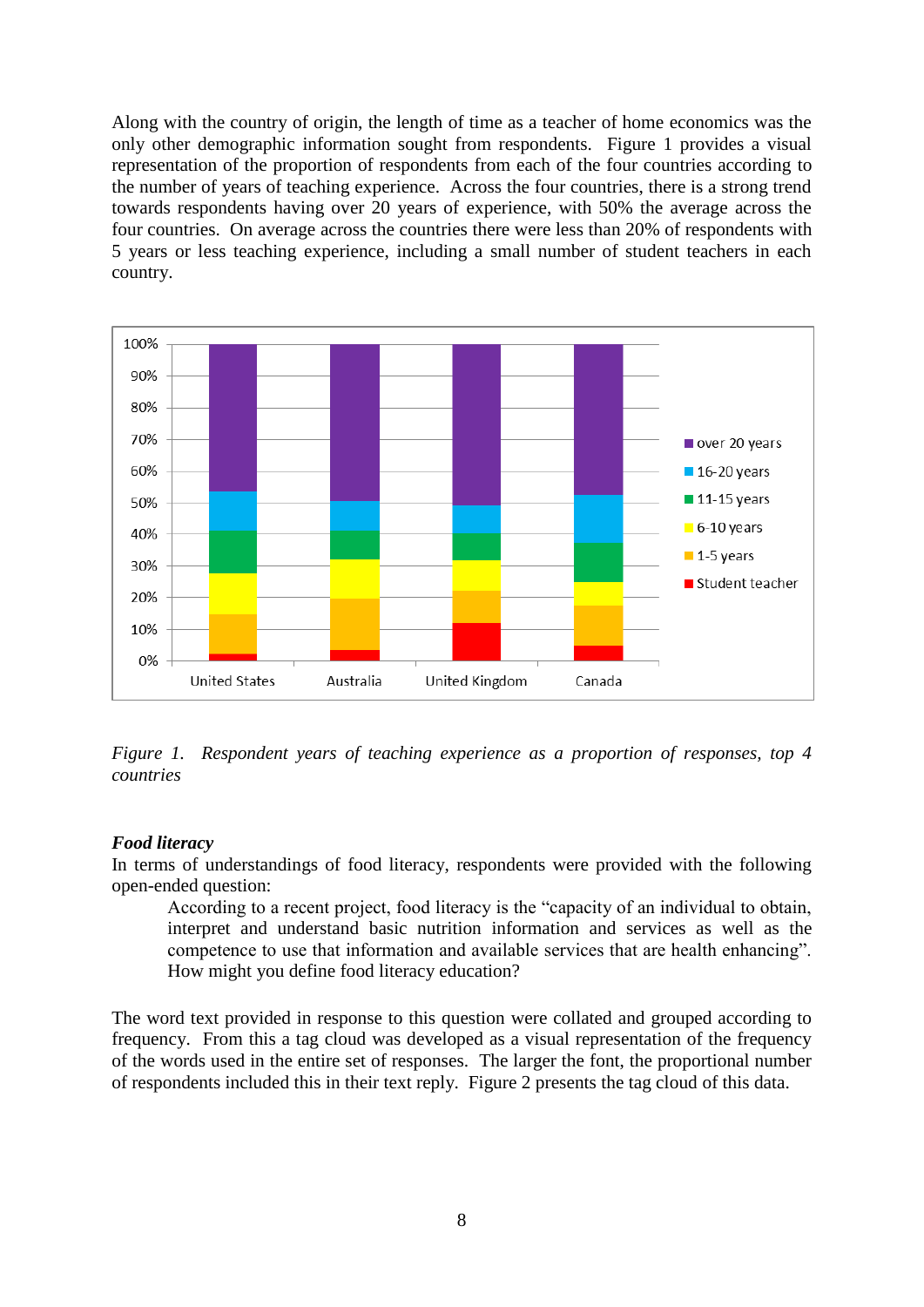

*Figure 2. Food literacy tag cloud*

With respect to the question 'At what age should food literacy begin?' a wide range of terminology was used in the responses which reflected the various schooling systems around the world. The open-ended responses were categorised according to consistent theme/terms and data is presented for the larger cohort and then the four largest country responses.

Across all country respondents, 22% stated a specific age they believe food literacy education should begin. This was followed by preschool (14%); primary (10%) and kindergarten (9%). For the largest four country respondents the 'age' category was further analysed to identify specific ages, with the following results, as presented in Figure 3.



*Figure 3. Ages stated by four largest cohort countries, by percentage*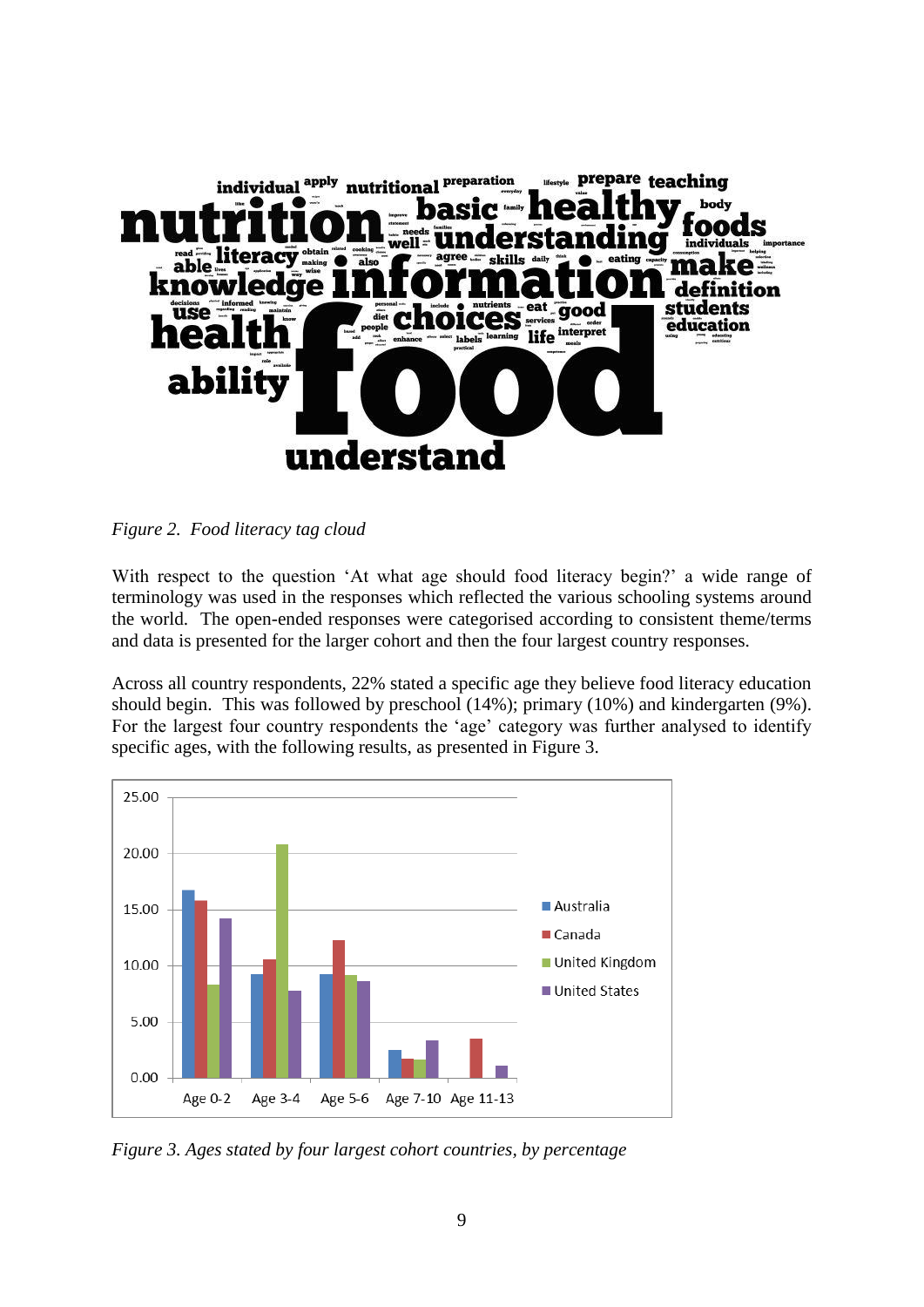In summary, when the data sets are taken together, there is a strong trend towards food literacy being introduced early in the lives of individuals, around the world. The latest recommended starting period was the 'middle years', usually defined as 10+, which had a total of 1% of respondents, in this case representing about 11 individuals.

With respect to the question 'Do you think that the development of food literacy capabilities is a shared responsibility?' of 1069 valid responses 1026 (96%) responded in the affirmative; with just 21 (2%) suggesting not. Twenty-two (2%) responded that they 'don't know'. Respondents were further asked to consider who the partnerships should be with, or if it is not a shared partnership, why not. Given the strong affirmation, further analysis of who the partners should be was investigated with the ten most common partners listed in Table 1 below.

| Word                   | <b>Frequency</b> |
|------------------------|------------------|
| Parent/s               | 634              |
| Teacher/s              | 385              |
| Food industry/business | 361              |
| Health / government    | 319              |
| School/s               | 429              |
| Community/s            | 231              |
| Family/s               | 201              |
| Educator/s             | 145              |
| Home                   | 130              |
| Education              | 139              |

*Table 1: Ten most common partners for food literacy education*

A tag cloud capturing additional words, presented as a proportion of their frequency, is presented in Figure 4.



*Figure 4: Partnerships tag cloud*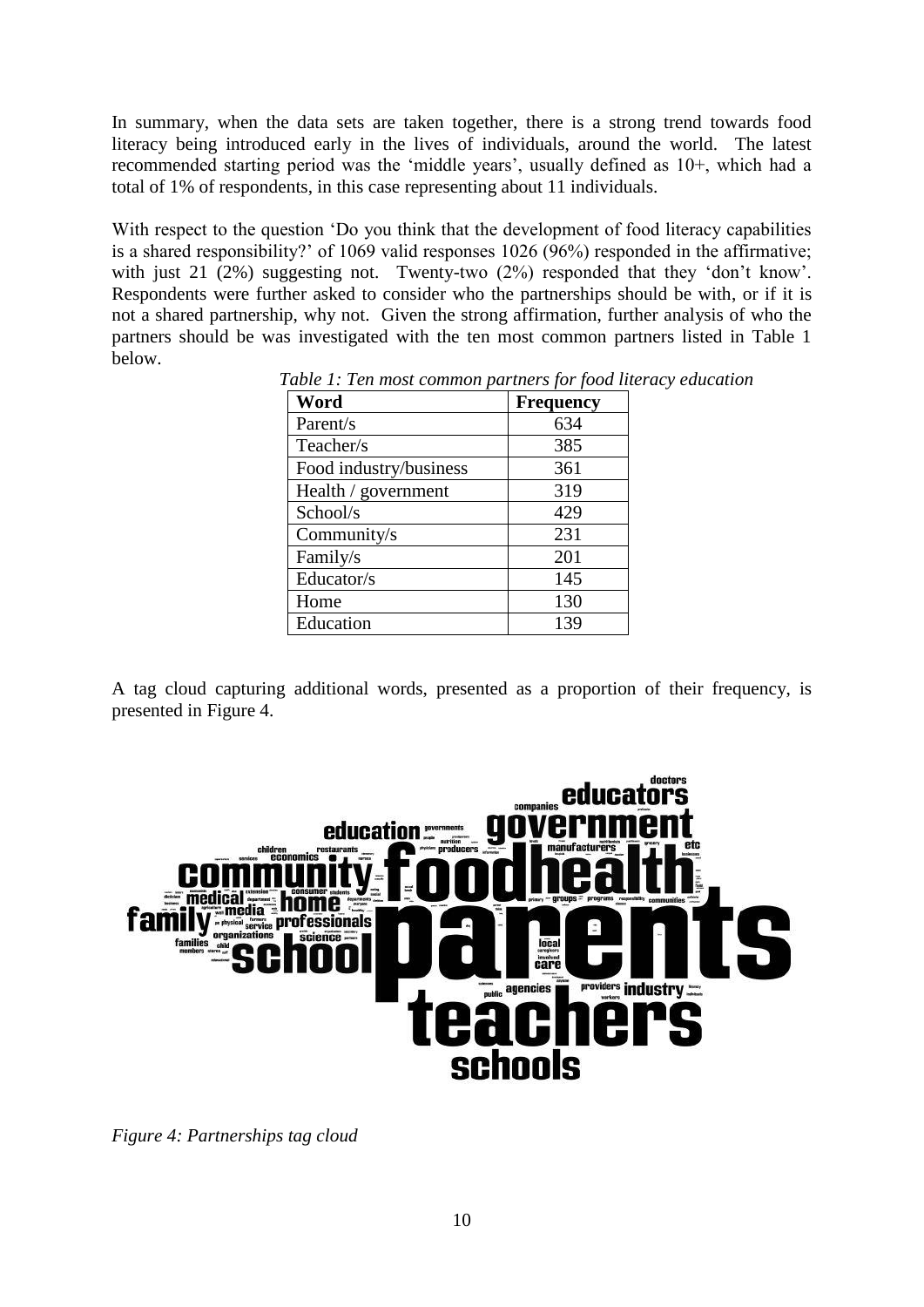As is strongly evident from the tag cloud, parents and teachers feature most prominently as key partners in food literacy education.

The next section of the survey instrument invited respondents to select from a predefined list any elements they believe should be part of a food literacy curriculum. The list of 15 items was developed from the literature around characteristics of food literacy. Respondents also had the opportunity to add other elements they believed were missing from this list.

120 100 80 60  $40$ 20  $\overline{0}$ Envir Farm The Valu Nutri Inter Inclu High Deve  $_{\text{nnm}}$ ing, scien tion disci de lop  $es$ er Ennd Ennd ental seas ce of resp acqui plina pupil orde out Socia politi prep Safe susta ons. food. Cons ect sitio  $s'$  $\Omega$ ry r arati  $\overline{\phantom{a}}$  $\mathsf{CS}$ and Sens |inabil cookiumer for view think scho the  $\mathsf{n}$ and on eatin and multi s and hygie ory ity food ng budg food. and ing ol and glob g analy eting tradi inter skills nic. (eg chain and appli oppo cooki expe al and sis (such pract food relat /cost tion,  $catio$ cont ests rtuni rienc food ng ices miles anim ed ing cultu n (eg ext to **as** ties activi mark es tech dieta oppo al re, ensu creat  $t_0$ ties ets  $local$ welfa nolo histo ry rtuni re ing, learn gui... y... re ties... rel... ana. abo. gy ry,... Australia Total 79 75 87 99 98 89 94 90 74 92 100 67 90 90 79 ■ Canada Total 100 98 56 94 81 85 97 84 78 91 97 73 88 94 83 United Kingdom Total 100 100 88 96 90 92 94 89 75 94 98 88 91 89 92 United States Total 98 99 51 75 64 88 97 85 58 88 98 73 85 92 82

Data for the four largest cohorts of respondents is presented in Figure 5.

*Figure 5: Components for inclusion in a food literacy curriculum*

Of note in this data are the high levels of agreement across the 15 dimensions for each of the four countries. More than 50% of respondents from each of the countries agreed to the inclusion of all 15 elements. The lowest level of support was for 'sensory analysis', particularly for Canadian (56%) and US respondents (51%). The highest level of support was for the element 'food preparation and cooking activities' for Canada (100%); UK (100%); Australia (99%) and US (98%); followed closely by the elements 'safe and hygienic practices' and 'nutrition acquisition and application'.

Taken in order of selection for the four largest cohorts, the following is the order in which the elements have been ranked for inclusion in the food literacy curriculum: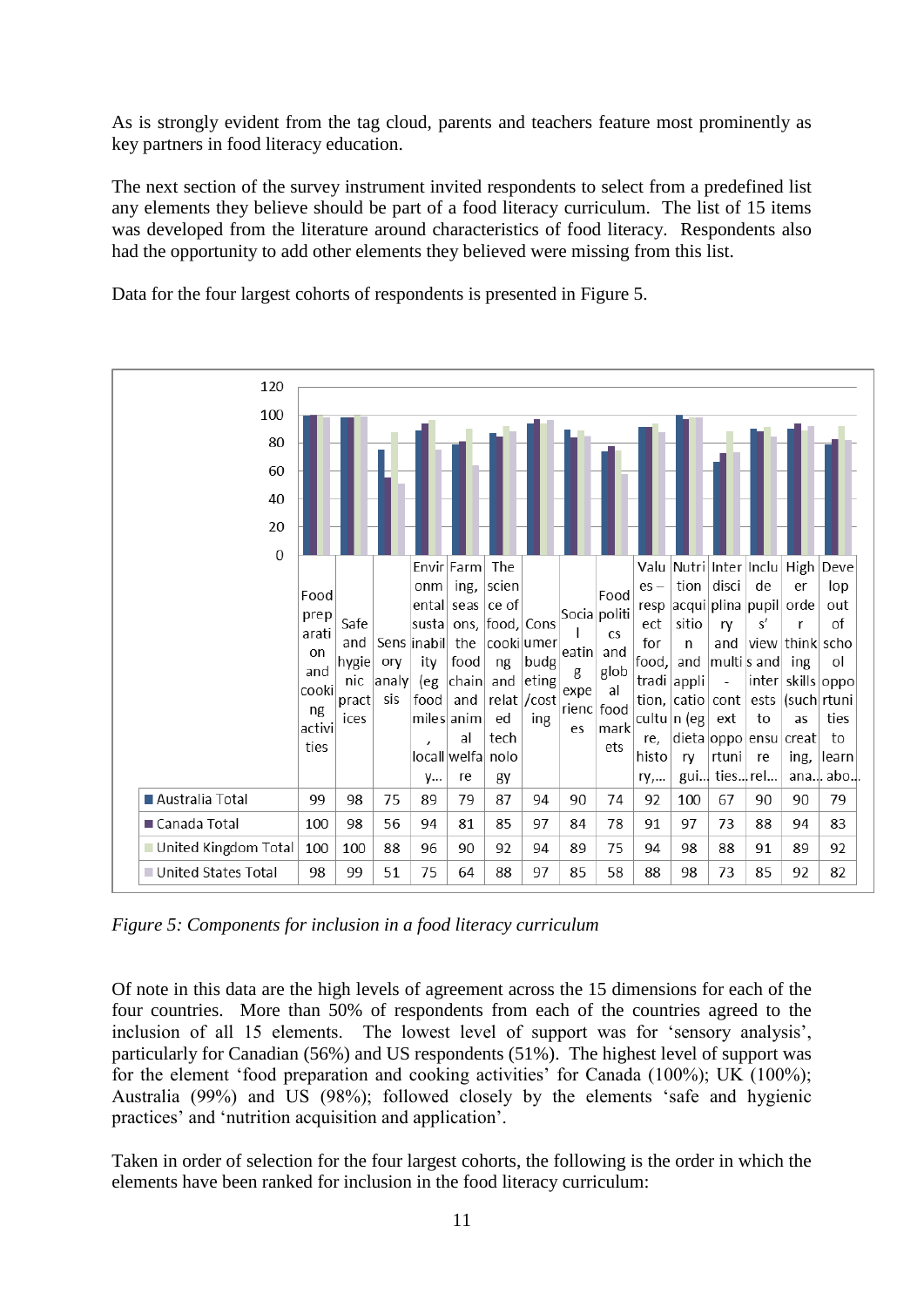- 1. food preparation and cooking activities
- 2. safe and hygienic practices
- 3. nutrition acquisition and application (eg dietary guidelines, nutrients, healthy eating)
- 4. consumer budgeting/costing
- 5. higher order thinking skills (such as creating, analyzing and evaluating thereby empowering individuals to make and enact informed choices)
- 6. values respect for food tradition, culture, history, festival
- 7. pupils views and interests to ensure relevance and ownership
- 8. environmental sustainability (eg food miles, locally sources food, impact of food production, manufacture and consumption, Fairtrade)
- 9. the science of food, cooking and related technology
- 10. social eating experiences
- 11. developing out-of-school opportunities to learn about food and cooking
- 12. farming seasons, the food chain and animal welfare
- 13. interdisciplinary and multi-context opportunities to work with other curricular areas
- 14. food politics and global markets
- 15. sensory analysis.

The final question on the survey was a very open 'Where next?' question which asked respondents to indicate 'what would help you to further develop a food literacy curriculum and positive food literacy ethos in your school?' This question is analysed in a follow up paper.

## **Discussion**

The findings from this study reveal a commitment to a broad understanding of food literacy incorporating a wide range of elements which should be introduced in the early years of childhood in partnerships with key players including teachers, parents and the wider community.

However, there is little point in developing nutritional knowledge on healthy eating if the skills, experiences and taste preferences to implement them are marginalised (Caraher et al., 1999). Traditionally, health promotion has focused on changing knowledge, attitudes and behaviours and the development of food preparation and cooking skills may be seen as a practical meeting point of all three.

In addition, a social constructivist, pedagogical approach emphasising a wide range of food based and higher order skills - beyond the 'how to' technical practices to include the (why) interpretive and deep learning within such practices, ensures that the development of values, beliefs and actions, resulting from open questioning, critical analysis, debate and discussion are therefore personal and more likely to be adopted. Furthermore, student participation in active learning can strengthen student-teacher relationships, improve the classroom climate, accommodate a variety of learning styles, and provide alternative ways of learning (Watkins, 2003). By using active learning methodologies students will not only come to a deeper understanding of the issues involved, but also that their motivation and enthusiasm will be heightened.

This study reaffirms the importance of home economics. It gives home economics educators a platform to become global leaders in tackling the obesity problem that is challenging policy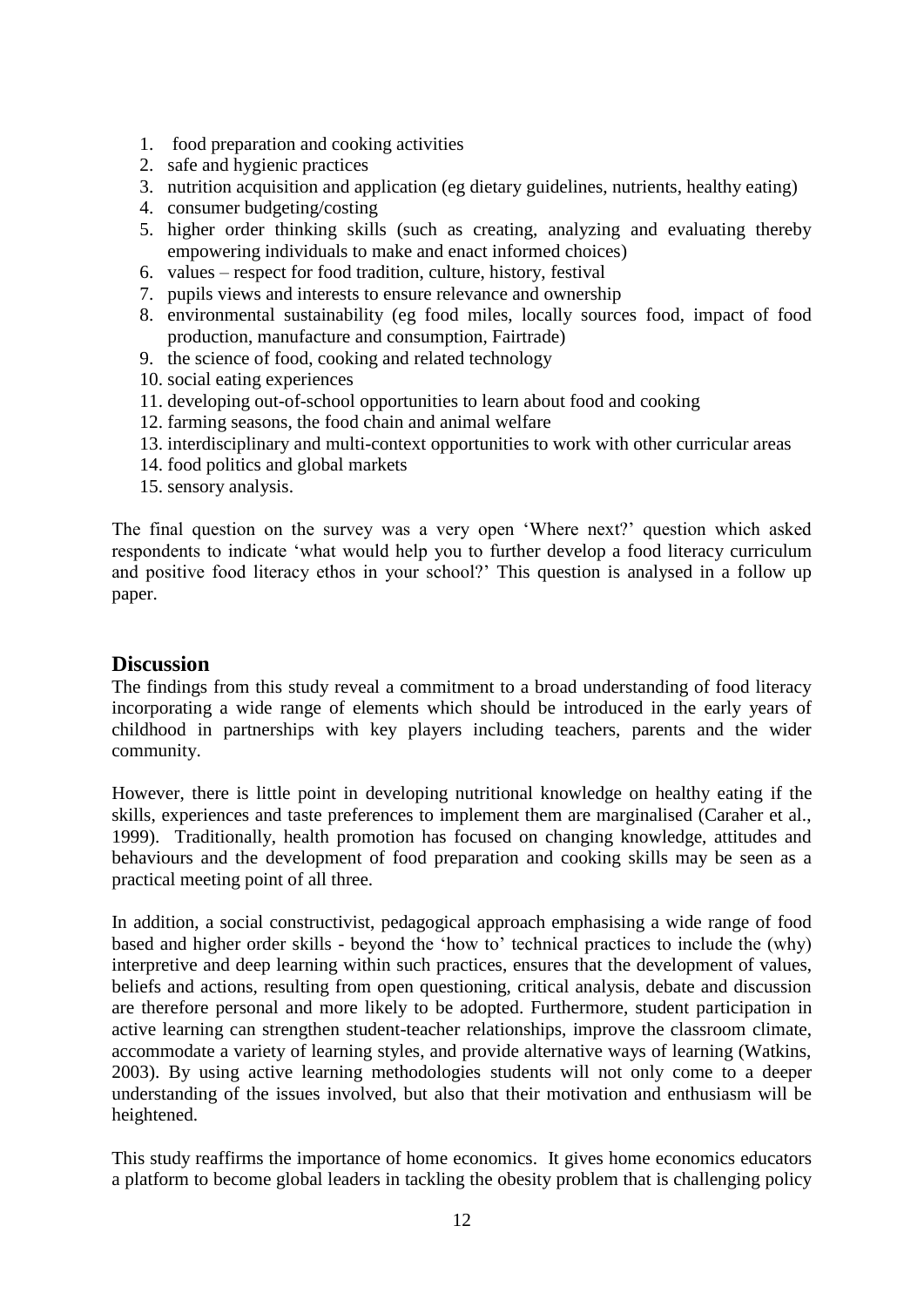makers worldwide and to contribute to other contemporary food issues. A key strategy will involve collaboration action, and alignment with other stakeholders. The data presented affirms that home economists globally are like-minded in their beliefs about the need for food literacy curriculum.

A comprehensive portfolio of interventions is needed to cover the full landscape of food literacy education; otherwise partners operating on one element (such as human health, environmental health or the food system) might undermine positive actions elsewhere. Schools have struggled for years with a range of short term initiatives or restricted home economics timetabling and staffing thus reducing the potential of food literacy education; they need stability and to deliver with experienced professionals. To maximise the contribution of their expertise, home economics educators should lead and co-ordinate in the development of and vision for food literacy education. This may involve interdisciplinary school projects or food themes within home economics curricula.

Working in partnership with wider community health and wellbeing groups can raise the profile and understanding of food literacy. The home school relationship is vital and activities involving parents, community learning courses and pupils as peer tutors can enhance school based health programmes (Forneris et al., 2010) If embedded within wider community health developments, food literacy could also have a positive impact on individuals, families and wider society.

Linking with food and health sector businesses can do much to enhance the learner experience. Providing young people with opportunities to engage with professionals from the food and health industries, work experience or site visits can enhance the learner experience and may stimulate an interest in a future career.

It seems that the plea from sources outside the profession to "bring home economics back" by ''providing a mandatory food preparation curriculum to students throughout the country may be among the best investments society could make'' (Lichtenstein & Ludwig, 2010, p.1858).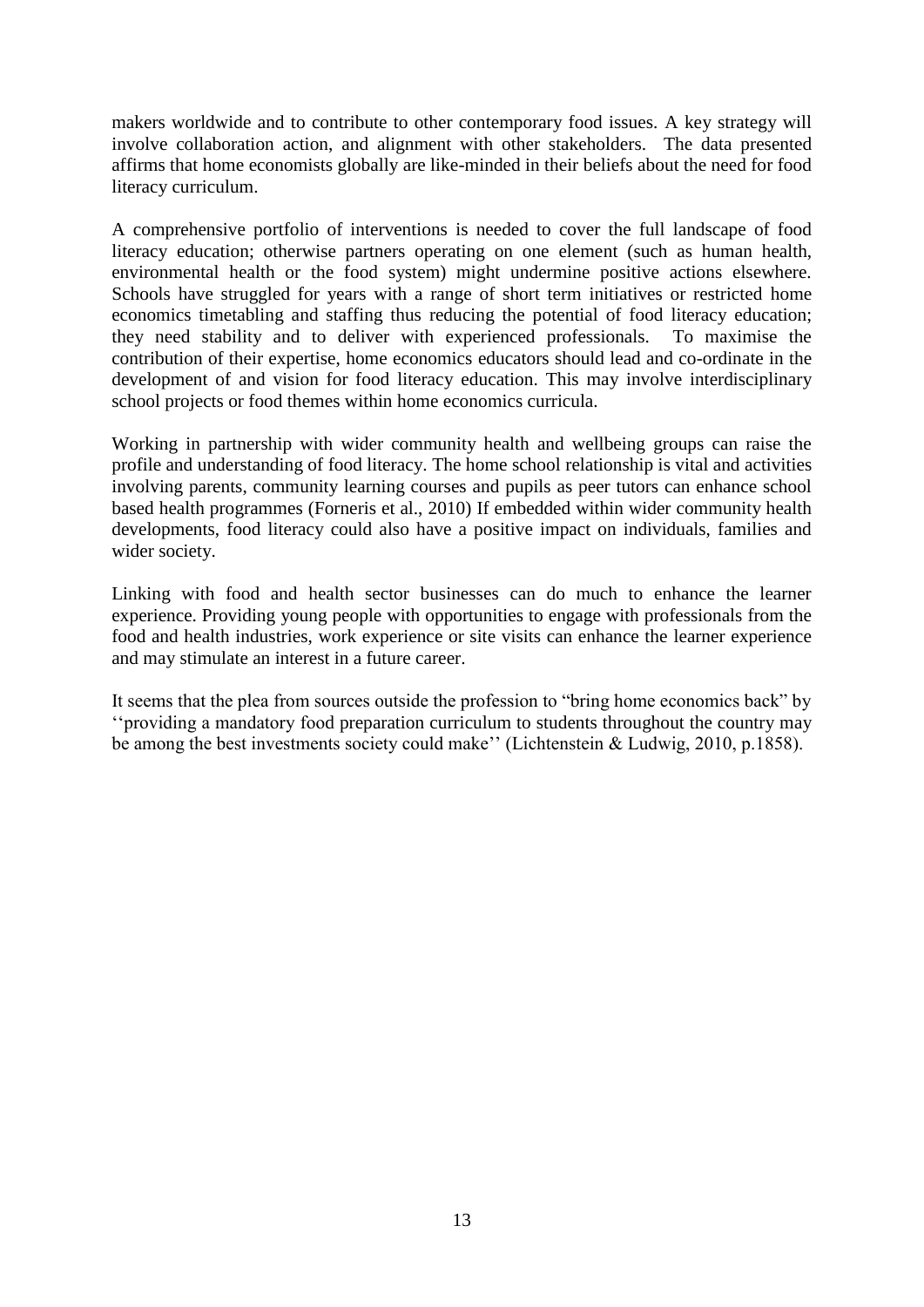### **References**

Arblaster, L., Lambert, M., Entwistle, V., Forster, M., Fullerton, D., Sheldon, T. & Watt, I. (1996). A systematic review of the effectiveness of health service interventions aimed at reducing inequalities in health. *Journal of Health Services Research and Policy 1*, 93-103.

Belasco, W. (2008). *Food: The key concepts*. Oxford, UK: Berg.

Brown, M. & Paolucci, B. (1979). *Home economics: A definition*. Alexandria, VA: AAFCS.

Brown, M. (1985). *Philosophical studies of home economics in the United States (Vols. 1, 2, 3)*. East Lansing, MI: Michigan State University.

Butland, B., Jebb, S., Kopelman, P., McPherson, K., Thomas, S., Mardell, J. & Parry, V. (2007). *Tackling obesity: future choices project report.* London: Department of Innovation, Universities and Skills. Retrieved July 25, 2011 from: <http://www.bis.gov.uk/assets/bispartners/foresight/docs/obesity/17.pdf>

Caird, J., Kavanagh, J., Oliver, K., Oliver, S., O'Mara, A., Stansfield, C. & Thomas, J. (2011). *Childhood obesity and educational attainment: a systematic review*. London: EPPI-Centre, Social Science Research Unit, Institute of Education, University of London.

Capra, F. (2008). *The New Facts of Life*. Retrieved July 25, 2011 from: [http://www.ecoliteracy.org/publications/fritjof\\_capra\\_facts.html](http://www.ecoliteracy.org/publications/fritjof_capra_facts.html)

Caraher, M., Dixon, P., Lang, T. & Carr-Hill, R. (1999). The state of cooking in England: the relationship of cooking skills to food choice. *British Food Journal*, *101*, 590-609.

Caraher, M. (2009) Food and Fairness through ecological public health? A critical analysis. *Journal of the Home Economics Institute of Australia*, *16*(2), 2-6.

Corbett, J., Given, L., Gray, L., Leyland, A., MacGregor, A., Marryat, L., Miller, M. & Reid, S. (2009). *The Scottish Health Survey 2008: Volume 1 Main Report.* Edinburgh: The Scottish Government. Retrieved July 19, 2011 from [www.scotland.gov.uk/Publications/2009/09/28102003/10](http://www.scotland.gov.uk/Publications/2009/09/28102003/10)

European Food Framework (2011). Retrieved 21 July 2011 from: <http://www.europeanfoodframework.eu/>

Focus on Food (2010). *COOK SCHOOL: The Food Education Magazine*. Halifax: Focus on Food Campaign.

Fordyce-Voorham, S. (2009). Essential food skills required in a skill-based healthy eating program. *Journal of the Home Economics Institute of Australia*, *16*(2), 16-20.

Forneris, T., Fries, E., Meyer, A., Buzzard, M., Uguy, S., Ramakrishnan, R., Lewis, C. & Danish, S. (2010). Results of a rural school-based peer-led intervention for youth: goals for health. *Journal of School Health*, *80*, 57-65.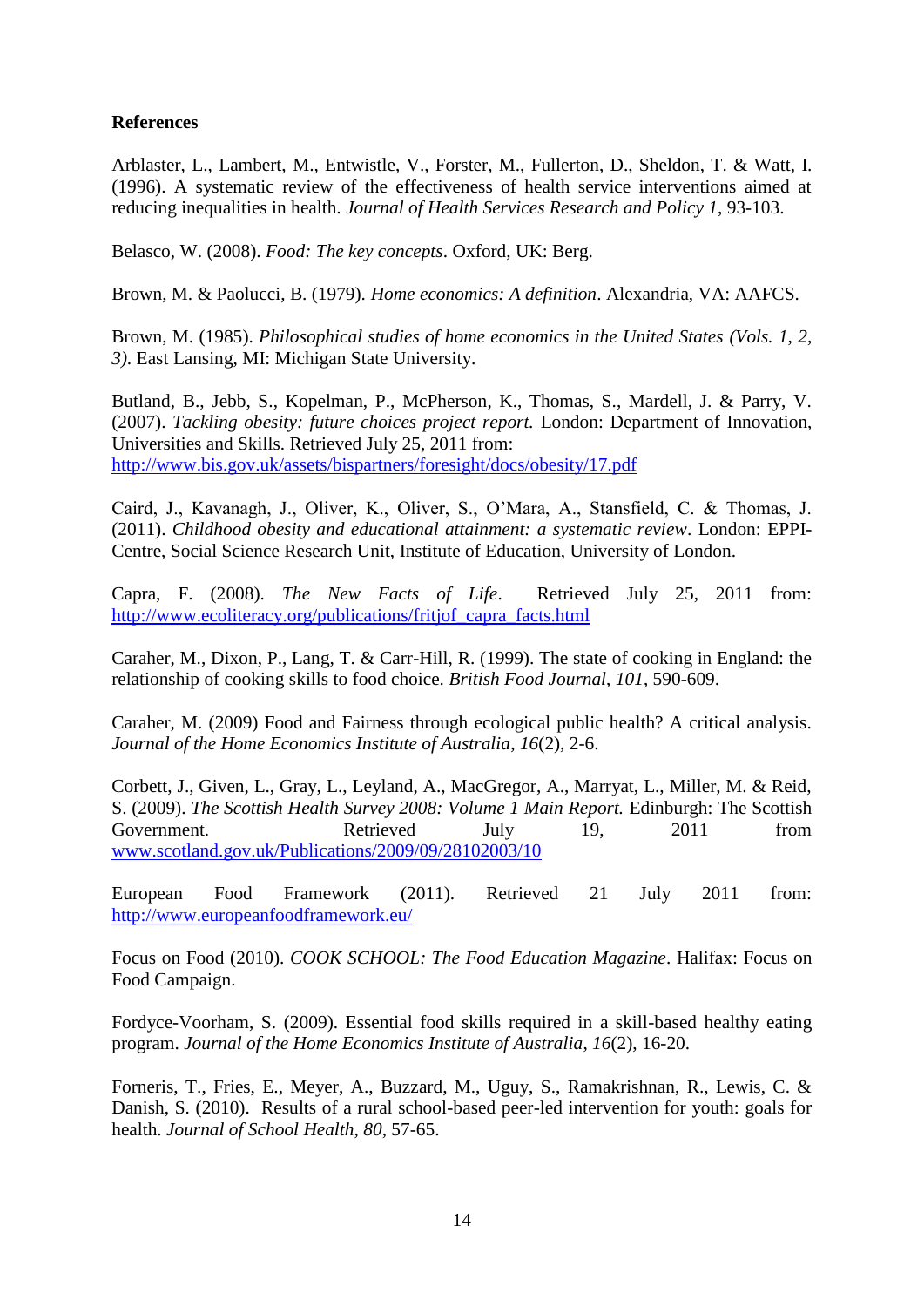Freebody, P. & Luke, A. (1990). 'Literacies' Programs: debates and demands in cultural context. *Prospect*, *5*, 7-16.

Gatineau, M, & Dent, M. (2011). *Obesity and Mental Health*. Oxford: National Obesity Observatory.

Geen, A. G., Jenkins, H. J. & Daniels, C. E. J. (1998). *Home Economics: Teaching for the future*. Great Britain: CRAC Publications.

Goodman, D. & DuPuis, B.M. (2002). Knowing food and growing food: beyond the production-consumption debate in the sociology of agriculture. *Sociologia Ruralis, 42*(1), 5- 23.

Health and Social Care Information Centre (2009). *Statistics on obesity, physical activity and diet: England, February 2009. Childhood obesity and educational attainment: a systematic review 73*. Retrieved July 19, 2011 from [www.ic.nhs.uk/webfiles/publications/opan09/OPAD%20Feb%202009%20final.pdf](http://www.ic.nhs.uk/webfiles/publications/opan09/OPAD%20Feb%202009%20final.pdf) 

Hubert, D., Frank, A. & Igo, C. (2000). Environmental and agricultural literacy education. *Water, Air and Soil Pollution, 123,* 525-532.

International Federation for Home Economics (2008). *IFHE Position Statement - Home Economics in the 21st Century*. Bonn: IFHE.

International Union for Health Promotion and Education (2005). Global school health promotion. *Promotion and Education Quarterly*, 12, 3-4.

Lee, J., Pilli, S., Gebremariam, A., Keirns, C., Davis, M., Vijan, S., et al. (2010). Getting heavier, younger: Trajectories of obesity over the life course. *International Journal of Obesity, 34*(4)*,* 614-623.

Lichtenstein, A. & Ludwig, D. (2010). Bring back home economics education. *Journal of the American Medical Association, 303*(18), 1857-1858. Retrieved July 25, 2011 from <http://jama.ama-assn.org/content/303/18/1857.full>

McMichael, A. J. (2001). *Human Frontiers, Environments and Disease: Past Patterns, Uncertain Futures.* Cambridge: University Press.

McMichael, A. J. (2005). Integrating nutrition with ecology: balancing the health of humans and biosphere. *Public Health Nutrition, 8*(6A)*,* 706-715.

Moisio, R., Arnold, E. & Price, L. L. (2004). Between Mothers and Markets: Constructing Family Identity through Homemade Food. *Journal of Consumer Culture, 4*(3), 361‐384.

Murcott, A. (2001). Is it still a pleasure to cook for him? Social changes in the household and in the family. *Journal of Consumer Studies and Home Economics, 24*, 78-84.

Nord, M., Andrews, M., & Carlson, S. (2009). *Household food security in the United States, 2008 (Economic Research Report No. 66)*. January/February 2011. Washington, DC: U.S. Department of Agriculture, Economic Research Service.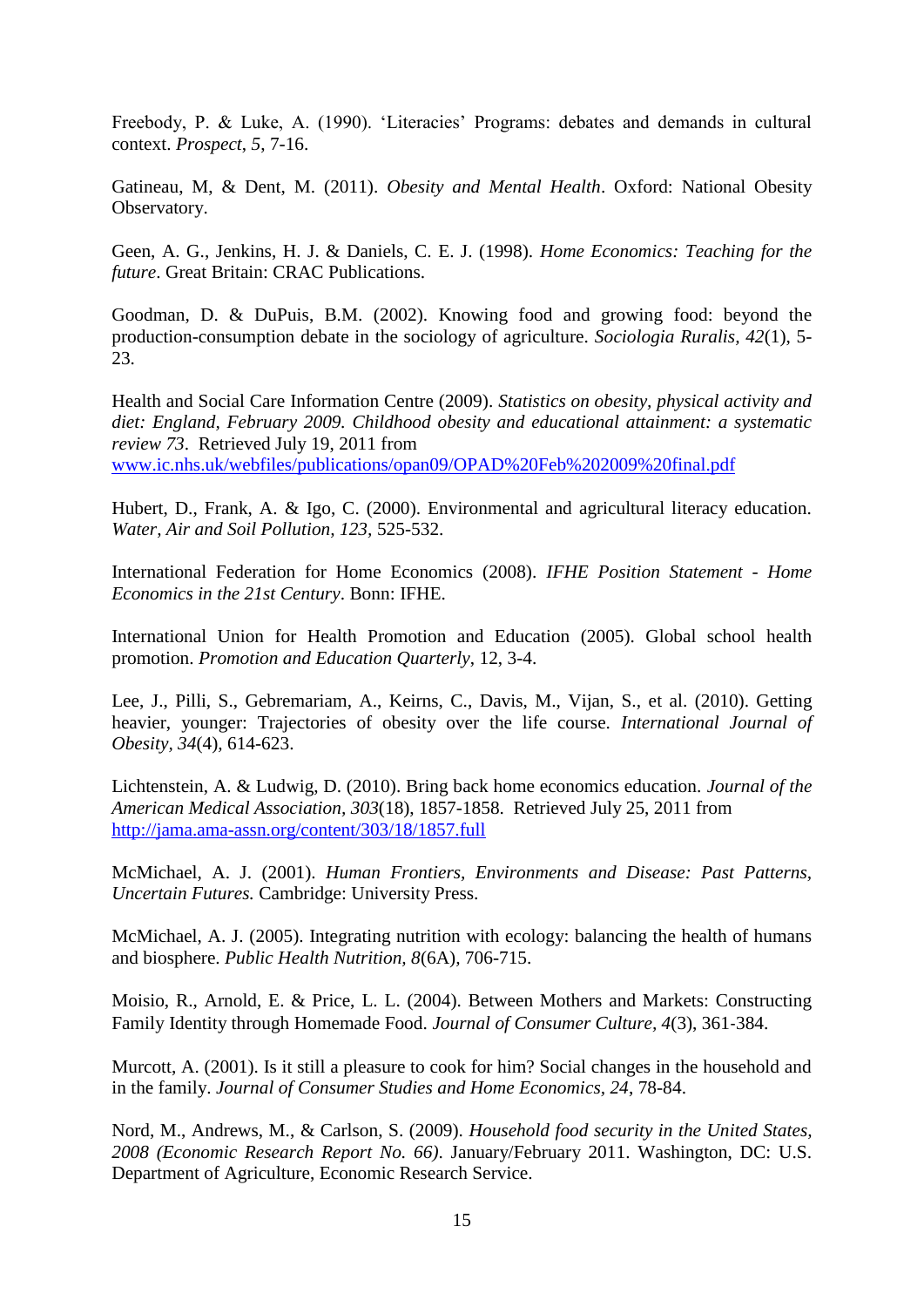Nutbeam, D. (2000). Health literacy as a public health goal: A challenge for contemporary health education and communication strategies into the 21st century. *Health Promotion International*, *15*(3), 259-267.

Orr, D. (1992). *Ecological Literacy: Education and the Transition to a Postmodern World*. Albany, NY: S.U.N.Y. Press.

Pendergast, D. (2001) *Virginal Mothers, Groovy Chicks and Blokey Blokes: Re-thinking Home Economics (and) Teaching Bodies*. Brisbane: Australian Academic Press. ISBN 1 875378 39 1

Pendergast, D. & Dewhurst, Y. (2007). Comparing home economics: A cross cultural perspective on values. In: *Proceedings of the national biennial conference of the Home Economics Institute of Australia: Horizons in Home Economics*, 57-69. Sydney: Home Economics Institute of Australia.

Pendergast, D., Garvis, S. & Kanasa, H. (2011). Insight from the Public on Home Economics and Food literacy. *Family and Consumer Sciences Research Journal, 39*(4), 415-430.

Petrina, S. (1998). Multidisciplinary technology education. *International Journal of Technology and Design Education, 8*, 103-138.

Popkin, B. M. & Doak, C. M. (1998). The obesity epidemic is a worldwide phenomenon. *Nutrition. Review, 56*, 106-14.

Prior, G., Hall, L., Morris, S. & Draper, A. (2011). *Exploring food attitudes and behaviours*  in the UK: Findings from the Food and You Survey 2010. England: University of Westminster.

Rootman, I. & Wharf-Higgins, J. (2007). Literacy and Health: Implications for Active Living. *Alberta Centre for Active Living*. Retrieved July 25, 2011 from <http://www.centre4activeliving.ca/publications/wellspring/2007/oct-literacy.pdf>

Schnogl, S., Zehetgruber, R., Danninger, S., Setzweink, M., Wenk, R., Freudenberg, M., Muller, C. & Groeneveld, M. (2006). *Food Literacy! Savoury dishes for adult education and counselling*. Retrieved July 11, 2011 from<http://www.food-literacy.org/en/welcome>

Sen, A. (1981). *Poverty and Famines. An Essay on Entitlement and Deprivation.* Oxford: Oxford University Press.

Short, F. (2003). Domestic cooking skills - what are they? *Journal of the Home Economics Institute of Australia, 10*(3), 13-22.

Smith, M. G. (2009). Food or nutrition literacy? What concept should guide Home Economics education? *International Journal of Home Economics, 2*(1), 48-64.

Stinson, E (2010). *Eating the World: Food Literacy and its Place in Secondary School Classrooms.* A Project Submitted in Partial Fulfilment of the Requirements for the Degree of MASTER OF EDUCATION University of Victoria. Retrieved July 15, 2011 from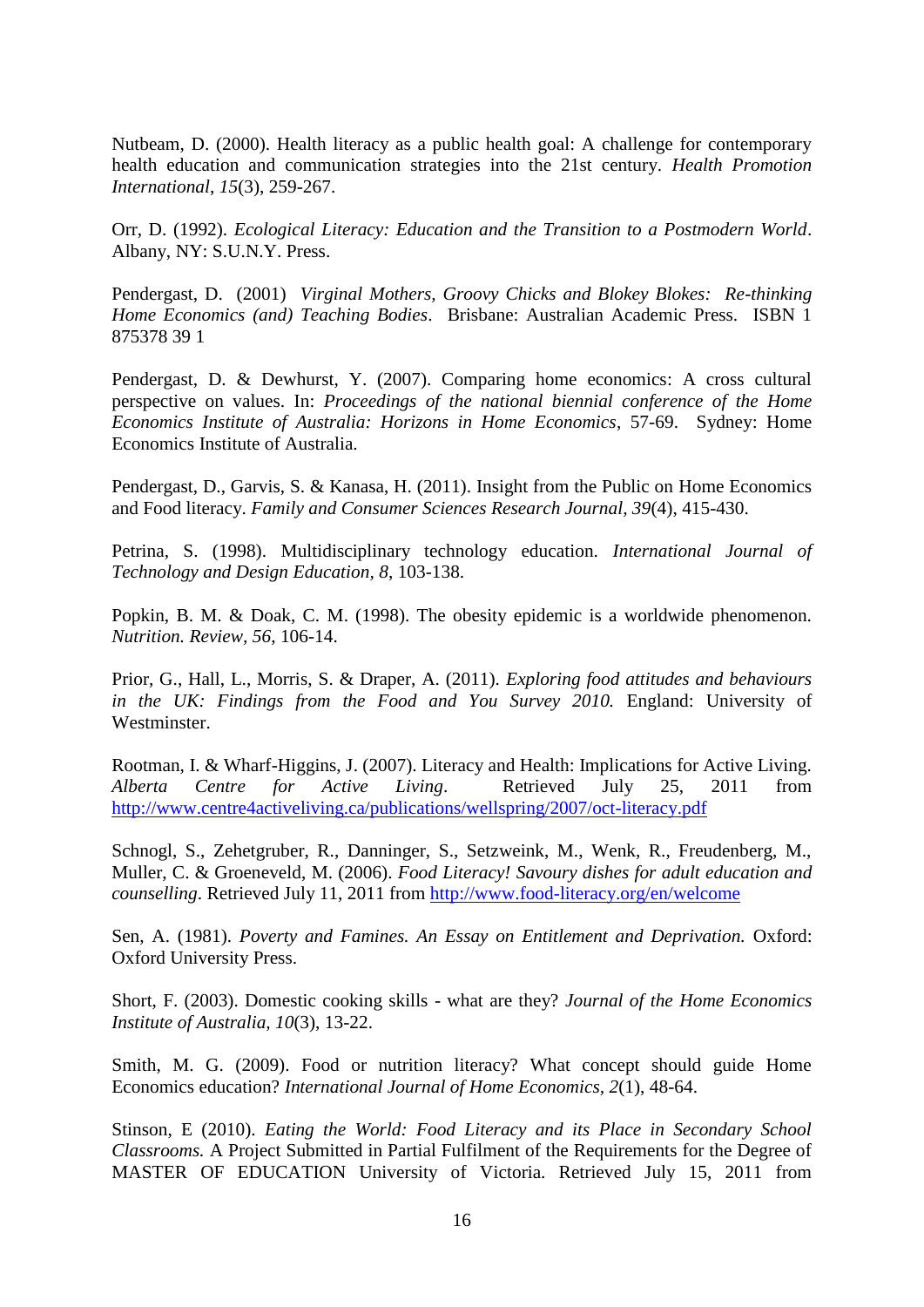[https://dspace.library.uvic.ca:8443/bitstream/handle/1828/2841/Project%20final%20for%20](https://dspace.library.uvic.ca:8443/bitstream/handle/1828/2841/Project%20final%20for%20D-Space.pdf?sequence=1) [D-Space.pdf?sequence=1](https://dspace.library.uvic.ca:8443/bitstream/handle/1828/2841/Project%20final%20for%20D-Space.pdf?sequence=1)

St. Leger, L. (2001). Schools, health literacy and public health: Possibilities and challenges. *Health Promotion International*, 16(2), 197-205.

The Scottish Government (2011). *Food and Health Excellence Group Report*. Edinburgh: The Scottish Government. Retrieved July 19, 2011 from [http://www.scotland.gov.uk/Topics/Education/Schools/curriculum/excellence/FoodandHealth](http://www.scotland.gov.uk/Topics/Education/Schools/curriculum/excellence/FoodandHealthReport) [Report](http://www.scotland.gov.uk/Topics/Education/Schools/curriculum/excellence/FoodandHealthReport)

UNESCO (2003). *The Plurality of Literacy and its Implications for Policies and Programmes.* Retrieved July 19, 2011 from <http://unesdoc.unesco.org/images/0013/001362/136246e.pdf>

UNICEF (2000). Focusing Resources on Effective School Health (FRESH). Retrieved August 1, 2011 from<http://www.unicef.org/lifeskills/files/FreshDocument.pdf>

Vidgen, H. & Galleos, D. (2001). *What is food literacy and does it influence what we eat: A study of Australian food experts*. QUT, Brisbane.

Vileisis, A. (2008). *Kitchen literacy: How we lost knowledge of where food comes from and why we need to get it back*. Washington, DC: Island Press.

Walter, L. (2009). Slow food and home cooking: toward a relational aesthetic of food and relational ethic of home provisions. *The Journal of the Center for Food in Community and Culture, 1,* 1-23.

Wanless, D. (2002). *Securing our future health: taking a long-term view*. London: HM Treasury.

Warde, A., Cheng, S., Olsen, W. & Southerton, D. (2007). Changes in the Practice of Eating: A Comparative Analysis of Time‐Use. *Acta Sociologica*, *50*(4), 363‐385.

Watkins, C. (2003) *Learning: a sense-maker's guide.* London: Association of Teachers and Lecturers.

Weaver-Hightower, M. B. (2011). Why Education Researchers Should Take School Food Seriously. *Educational Researcher*, *40*(1), 15-20.

Wilkins, J. L. (2005). Eating right here: moving from consumer to food citizen. *Agricultural and Human Values. 22*(3), 269-273.

World Food Programme (2009). *Two minutes to learn about… school meals*. Retrieved August 1, 2011 from <http://documents.wfp.org/stellent/groups/public/documents/newsroom/wfp199570.pdf>

World Health Organisation (2000). *Obesity: preventing and managing the global epidemic.*  Geneva: World Health Organisation.